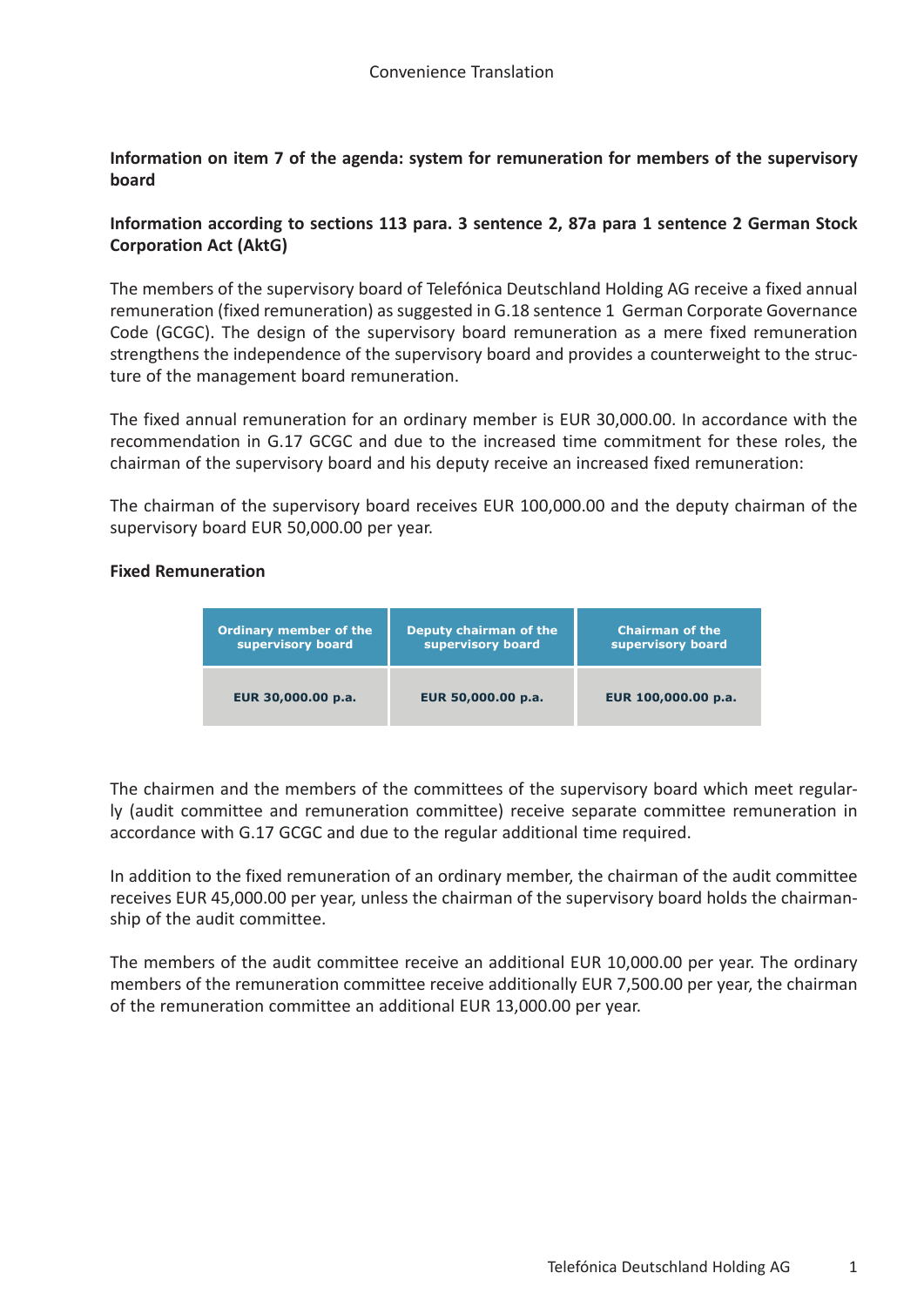## **Committee Remuneration**

| <b>Chairman of the</b> | <b>Ordinary members of the</b> | <b>Chairman of the</b> | Ordinary members of the |
|------------------------|--------------------------------|------------------------|-------------------------|
| audit committee        | audit committee                | remuneration committee | remuneration committee  |
| $+$ EUR 45,000.00 p.a. | $+$ EUR 10,000.00 p.a.         | $+$ EUR 13,000.00 p.a. | $+$ EUR 7,500.00 p.a.   |

Members of the supervisory board who have not served as member or chairperson of the supervisory board or a committee for the entire financial year shall receive a pro rata remuneration.

The remuneration is payable four weeks after the end of the financial year.

Each member of the supervisory board shall be reimbursed for expenses incurred in the performance of his or her duties. In addition, the members of the supervisory board will be reimbursed for any VAT if applicable.

In addition, the Company has concluded a pecuniary loss liability insurance policy (D&O insurance) for the benefit of the members of the supervisory board which covers the statutory liability arising from the supervisory board activity.

Pursuant to section 113 para. 3 of the German Stock Corporation Act (AktG), a resolution shall be passed on the remuneration of the members of the supervisory board, including the underlying remuneration system, at least every four years. The corresponding resolution may also confirm the current remuneration. If the annual general meeting does not approve the remuneration system, a revised remuneration system must be submitted at the latest at the subsequent annual general meeting.

The boards regularly assess whether the remuneration of the members of the supervisory board is appropriate, taking into account their tasks and the situation of the company. A horizontal market comparison is used to assess adequacy. The boards also consult independent external experts.

The rules stipulated in the by-laws for the management board and the supervisory board for dealing with conflicts of interest are adhered to in the procedures for setting up, implementing and reviewing the remuneration system.